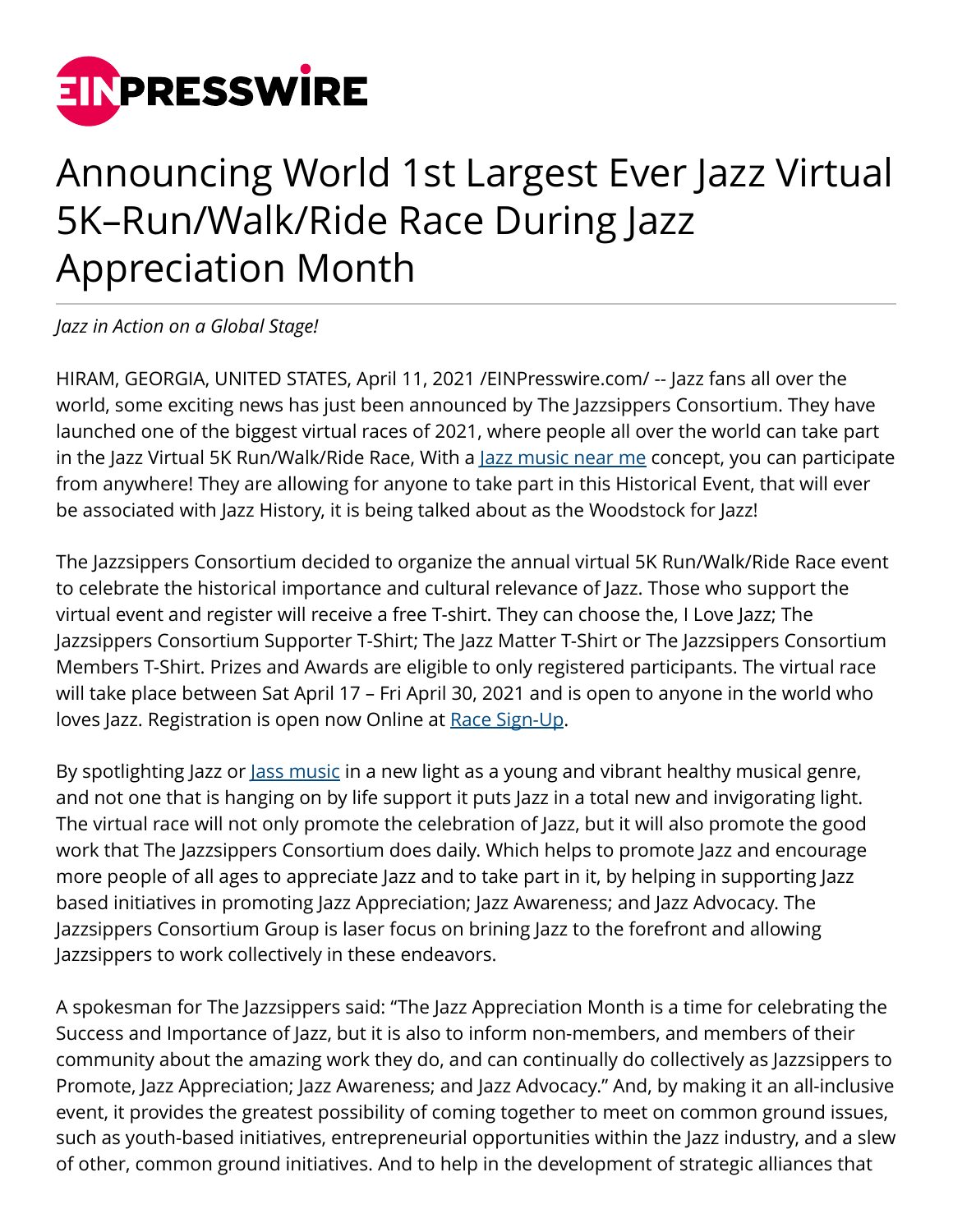can be forged with non-members of the community worldwide.

The fun event is set to unite all Jazz lovers all over the world. There has never been a big Jazz event organized than this virtual race. With people walking, running, and riding, they can all show their appreciation for the Jazz music of yesterday, today, and tomorrow.

It is important to promote Jazz and celebrate the likes of Miles Davis, Chet Baker, Herbie Hancock, and Sonny Rollins, as well as the big stars of today and the new breed of Jazz stars of tomorrow. By promoting Jazz, it allows more people to appreciate Jazz, especially the young who will help keep the appreciation of Jazz for future generations.

Between 2018 and 2019 Spotify told the Guardian that about 40% of jazz listening on the streaming website is done by people under 30, with the percentage holding steadily since 2014. This shows a great underlining of interest in Jazz by our youth. As an Industry, Jazz has to find ways to harvest this underlining interest.

"It is the supreme art of the teacher to awaken joy in creative expression and knowledge" – Albert Einstein.

To learn more about the virtual race, and to learn more about The Jazzsippers, please visit their website:<https://www.thejazzsippersconsortium.org/>

About the Jazzsippers Consortium

The Jazzsippers Consortium is a collective group of Jazzsippers that come together with the objective of participating in liked-minded activities of pooling resources for achieving the common goals of Jazz Appreciation; Jazz Awareness; and Jazz Advocacy.

Media Contact

Company Name: The Jazzsippers Consortium Contact Person: Media Relations Director 404-918-2448 Media Relations info@thejazzsippersconsortium.org Country: United States Website: <https://www.thejazzsippersconsortium.org/>

Aurwin Nicholas Sr. The Jazzsippers Consortium +1 404-918-2448